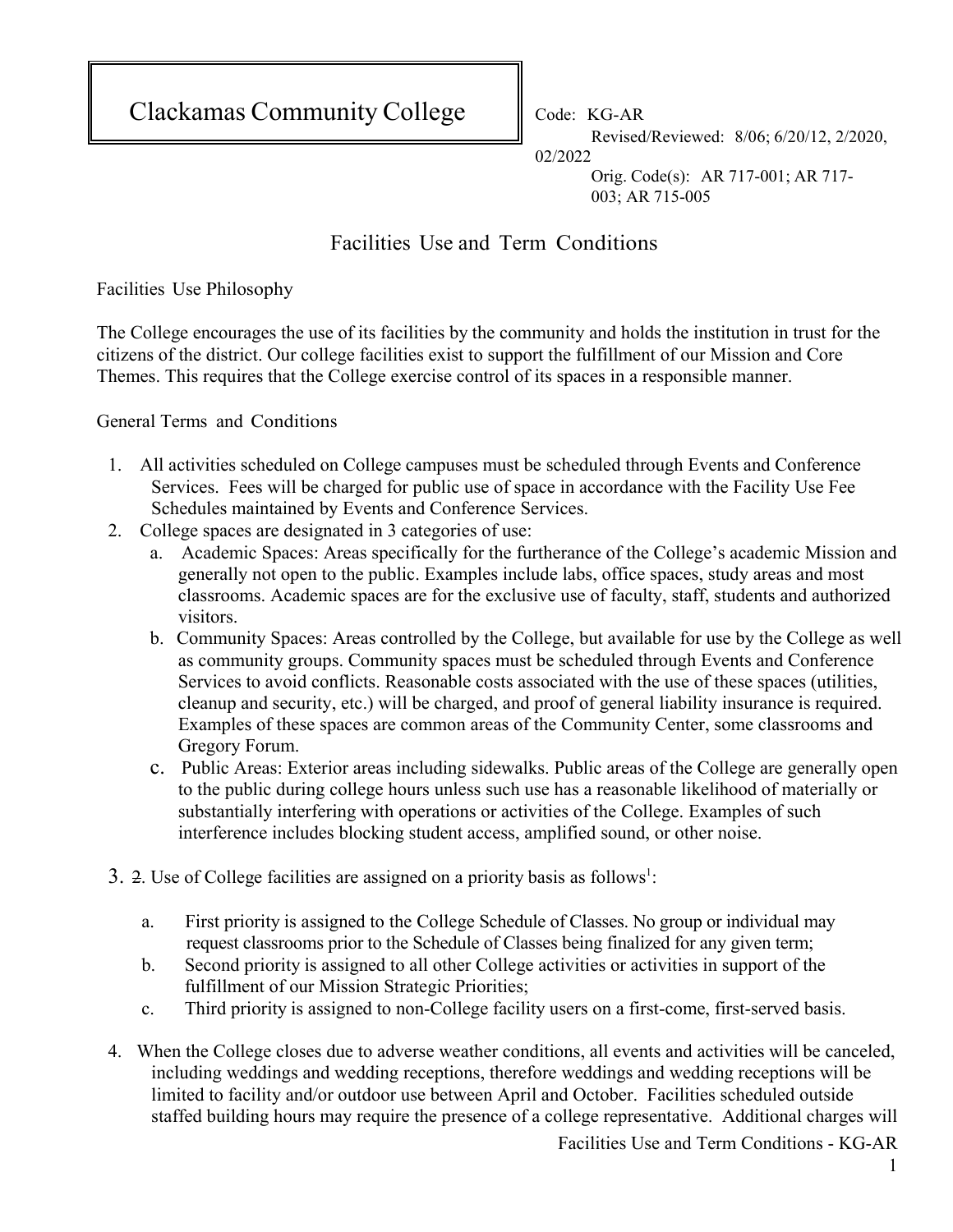apply if extra staffing is required for coverage and such need will be determined by Events and Conference Services, Campus Services or College Safety.

- 5. The College reserves the right to restrict, relocate or cancel events according to the operational needs and during peak times of the College term, or when the College is closed. The College does not guarantee availability of facilities, or services for more than the estimated number of participants. Total number of participants may not exceed room fire code capacity.
- 6. Alcohol on Campus: Aside from the exceptions noted below, alcohol is prohibited on all Clackamas Community College campuses.
	- a. Exceptions:
		- i. The college will make an exception for Foundation-sponsored events. In this case, the Foundation will:
			- i. Oversee compliance with OLCC regulations.
			- ii. Ensure those serving alcohol are permitted through OLCC.
			- iii. Ensure there is host liquor liability insurance coverage for the event with coverage limits at or above \$2 million per incident and \$3 million aggregate.
		- ii. The college will make an exception for external events with a hosted bar where no OLCC liquor license is required, such as a wedding. In this instance, the facility user will provide Events and Conference Services with valid:
			- 1. OLCC alcohol service permits for all those who will serve alcohol.
			- 2. A certificate of insurance showing liquor liability insurance:
				- a. With coverage limits at or above \$2 million per incident and \$3 million aggregate.
				- b. Listing Clackamas Community College, its officers, agents and employees as additional insured.
		- iii. The college will make an exception when alcohol is used for instructional purposes, related course or lab work, approved instructional demonstrations, or as prescribed by a licensed physician.
	- b. The college will not use public funds to pay for alcohol or expenses arising from serving alcohol, such as the cost of OLCC liquor licenses.
- 7. All use of college facilities must comply with College Administrative Regulations including Alcohol and Other Drugs (JFCH/JFCI AR), Use or Possession of Tobacco Products of Inhalant Delivery Systems (JFCG/KCG/GBK), Traffic and Parking Controls (ECD), Motor Vehicles Code (ECD-AR) Animals in College Facilities or on Campuses (ING), and Signage and Posting **Guidelines**
- 8. Tables used for promotional purposes or the sale of merchandise are restricted to the Community Center building, at the Oregon City campus, the Commons at the Wilsonville campus, and the Community Room and Lobby at the Harmony Campus (refer to the College's Vendor/Information Distribution/Posting Guidelines<sup>2</sup>) unless part of a nonprofit or College-sponsored event.
- 9. Advertising copy for non-College functions which use the College's name must have prior approval by Events and Conference Services and the Creative Services Department.
- 10. The following conditions apply regarding facility use in and about college buildings:

Facilities Use and Term Conditions - KG-AR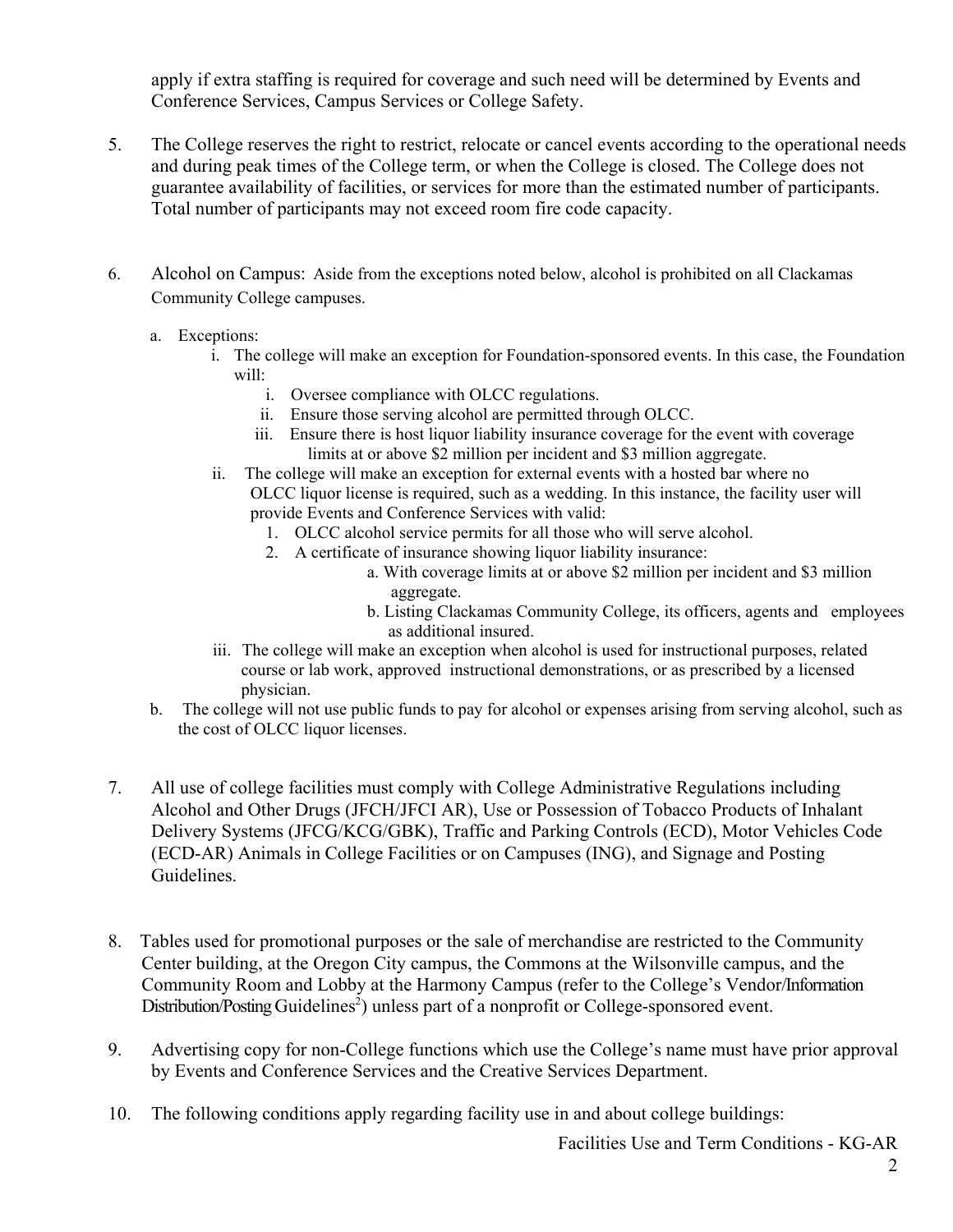- a. Due to safety liability, furniture will only be moved by college staff. Once a setup is completed as per request, there will be no major revisions. If a facility user changes a furniture setup and custodial staff are required to restore the furniture to the original setup, a charge will be assessed for custodial time.
- b. College premises and property will not be marred or defaced in any manner. College decorations, notices, etc. that are in place on or about College buildings may not be removed. Tape will not be placed on building floors, windows or on painted surfaces; nails, screws, tacks, etc., will not be driven into building surfaces. See Signage and Posting Guidelines for further information.
- c. The College will not be responsible for decorations left by a facility user after an event.
- d. All decorations must meet Clackamas County Fire Codes.
- 11. Directional signage will be limited to internal college-wide events, such as Graduation, and must be approved by Events and Conference Services and Campus Services. Other directional signage requests, such as school bus parking for hosted events, may be approved by Events and Conference Services and Campus Services, but is reserved for special circumstances. All other signage is subject to the campus Signage and Posting Guidelines<sup>2</sup>.
- 12. No moving-vehicle events will be scheduled on College campuses, unless approved by Events and Conference Services, College Safety and Campus Services.
- 13. No camping on College campuses, unless part of a group activity or event and must be approved by Events and Conference Services and College Safety.
- 14. To maintain compliance with Clackamas County food handling regulations and the current food service provider contract, food sale and/or service to public and student populations must be provided through one of the following means:
	- a. Current contracted concessionaire;
	- b. Delivered and setup by outside food vendor
	- c. Oregon City Campus barbeque coordinated and supervised by the College's Student Activities Office.
	- d. Unless for a staff potluck, food must be store bought and not homemade.
	- e. Served by person(s) holding a current Oregon Food Handlers Card.
- 15. Facility use is restricted to reserved facilities only (including all outdoor space). Any changes must be approved by the Events and Conference Services. Any nonemergency aircraft landing must reserve outdoor space through the campus' Events and Conference Services Department and must be approved by College Safety and Campus Services.
- 16. Extraordinary requests will be reviewed for approval by the Events and Conference Services Department or referred to the appropriate administrator if necessary.
- 17. Public area activities, such as noncommercial public interest groups or petitioners must occur outside of campus buildings, no closer than 25 feet from all building entrances. Activities must occur during regular College hours, defined as when regular classes are in session. During term breaks, activities must occur within regular College hours.

Facilities Use and Term Conditions - KG-AR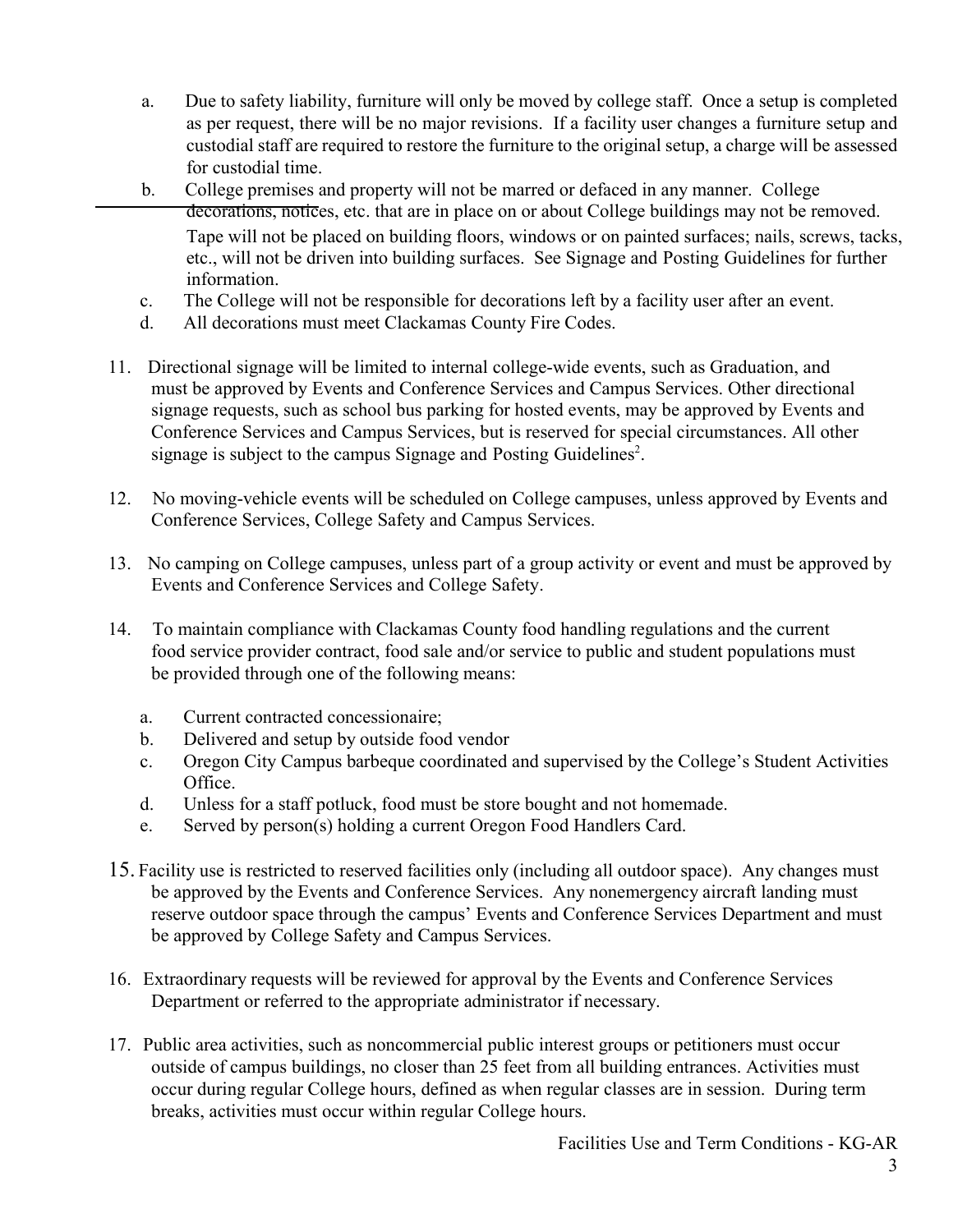Noncommercial public interest groups or individuals are also welcome to participate in Community Fair Day. Activities within campus buildings must fall within Vendor/Information Distribution/Posting Guidelines<sup>2</sup>.

- 18. Charitable gaming within the context of fundraising on campus requires prior approval by Events and Conference Services. All other gambling activities are prohibited.
- 19. Any solicitation outside of existing guidelines and regulations is prohibited on campus. See Vendor/Information Distribution/Posting Guidelines.
- 20. Persons found in violation of these policies may be asked to leave the premises and may be excluded from the campus. Persons refusing to comply with these orders are subject to arrest for Criminal Trespass in the Second Degree (ORS 164.205).